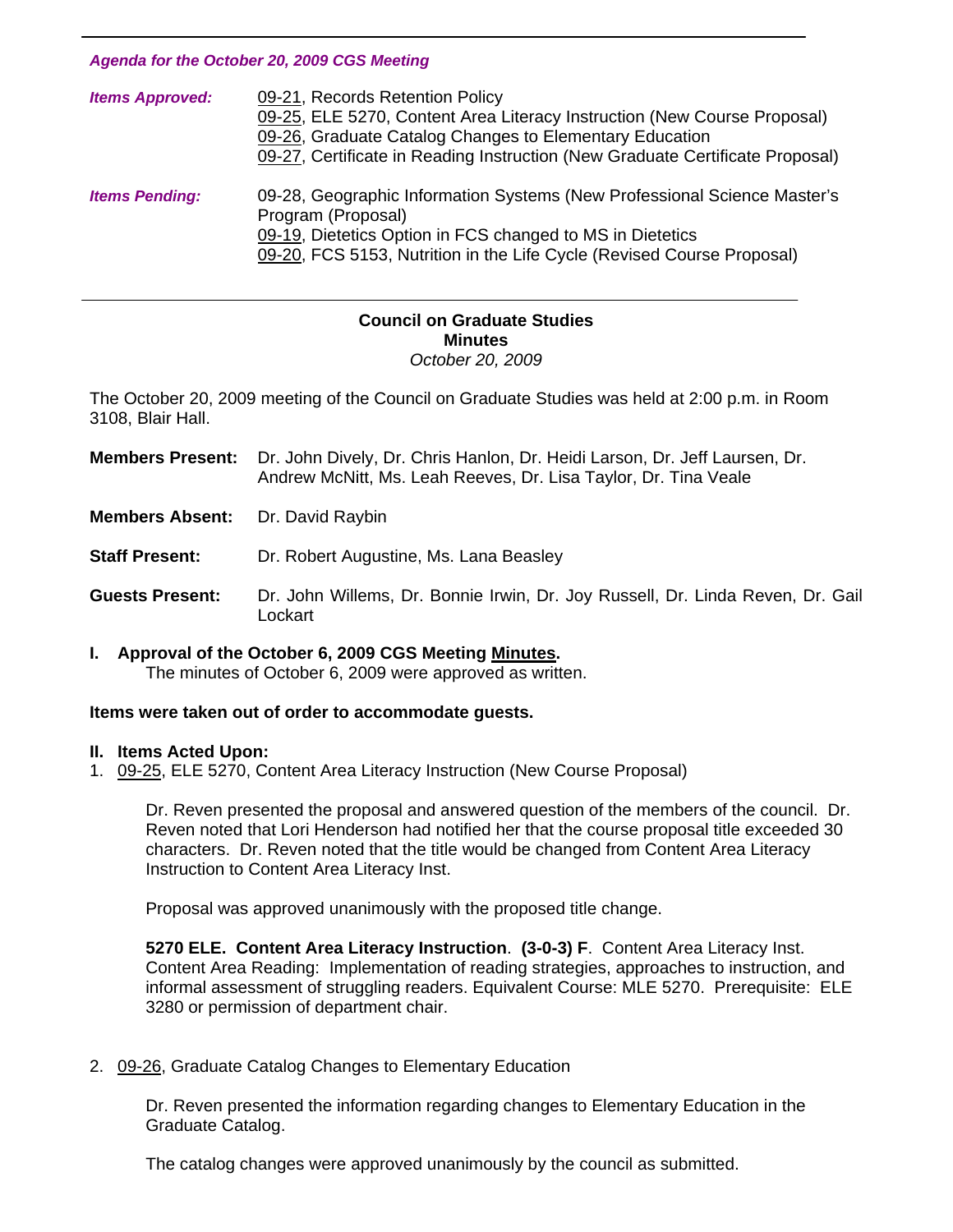The proposal was approved, effective Spring 2010.

3. [09-27, C](http://www.eiu.edu/~eiucgs/currentagendaitems/agenda09-27.pdf)ertificate in Reading Instruction (New Graduate Certificate Proposal)

 Linda Reven presented the proposal for a new certificate in Reading Instruction and answered questions of the council.

Proposal was unanimously approved by the council.

The proposal was approved, effective Fall 2010.

Note: John Dively left the meeting at 2:45 p.m.

# **III. Other Items:**

1. Dean Bonnie Irwin, Honors College, presented on Integrative Learning. Integrative learning entails providing students with coherent curricula, significant learning and life experiences outside of the traditional classroom context, and ample opportunity for guided reflection, enabling students to tie the disparate parts of their academic, personal, and professional lives into a holistic, transformative university experience. After Dean Irwin's presentation discussion ensued regarding that there should be a connection between undergraduate and graduate studies, especially in the area of research. It was noted by Chris Hanlon that new technology could be used to inform students of events happening on campus such as IPhone. It was also noted that Facebook is commonly used by students for interaction.

# **IV. Communications:**

- a. **College Curriculum Committee Minutes:**
	- 1. October 12, 2009 Lumpkin College of Business and Applied Sciences Curriculum Committee [minutes.](http://www.eiu.edu/~eiucgs/currentagendaitems/LCBASMin10-12-09.pdf)
	- 2. October 12, 2009 College of Education and Professional Studies Curriculum Committee [minutes.](http://www.eiu.edu/~eiucgs/currentagendaitems/CEPSMin10-12-09.pdf)

# b. **Executive Action Request:**

- 1. October 16, 2009 [memorandum fro](http://www.eiu.edu/~eiucgs/currentagendaitems/COS-Exec-Act-10-16-09.pdf)m Dean Mary Anne Hanner requesting a change to the prerequisite for:
	- PLS 5980, Administrative Internship
- 2. October 16, 2009 [memorandum from](http://www.eiu.edu/~eiucgs/currentagendaitems/LCBAS-Exec-Act-10-16-09.pdf) Dean Diane Hoadley requesting a change to the prerequisite for : MBA 5010, Essentials of Accounting

# **V. Items Added to the Agenda:**

- 1. [09-29,](http://www.eiu.edu/~eiucgs/currentagendaitems/agenda09-29.pdf) CHM 4770, Molecular Spectroscopy (Revised Course Proposal)
- Dr. Hanlon moved and Dr. McNitt seconded the motion to add this item to the agenda.

# **VI. Items Acted Upon:**

4. [09-21,](http://www.eiu.edu/~eiucgs/currentagendaitems/agenda09-21.pdf) Records Retention Policy

Dr. Mary Herrington-Perry answered questions regarding the Records Retention Policy. It was proposed that a change be made in the first paragraph that stated "Instructional staff members who are going on leave or who are leaving the employ of the University shall deposit copies of such grading records in departmental (or college) offices" to read "Instructional staff members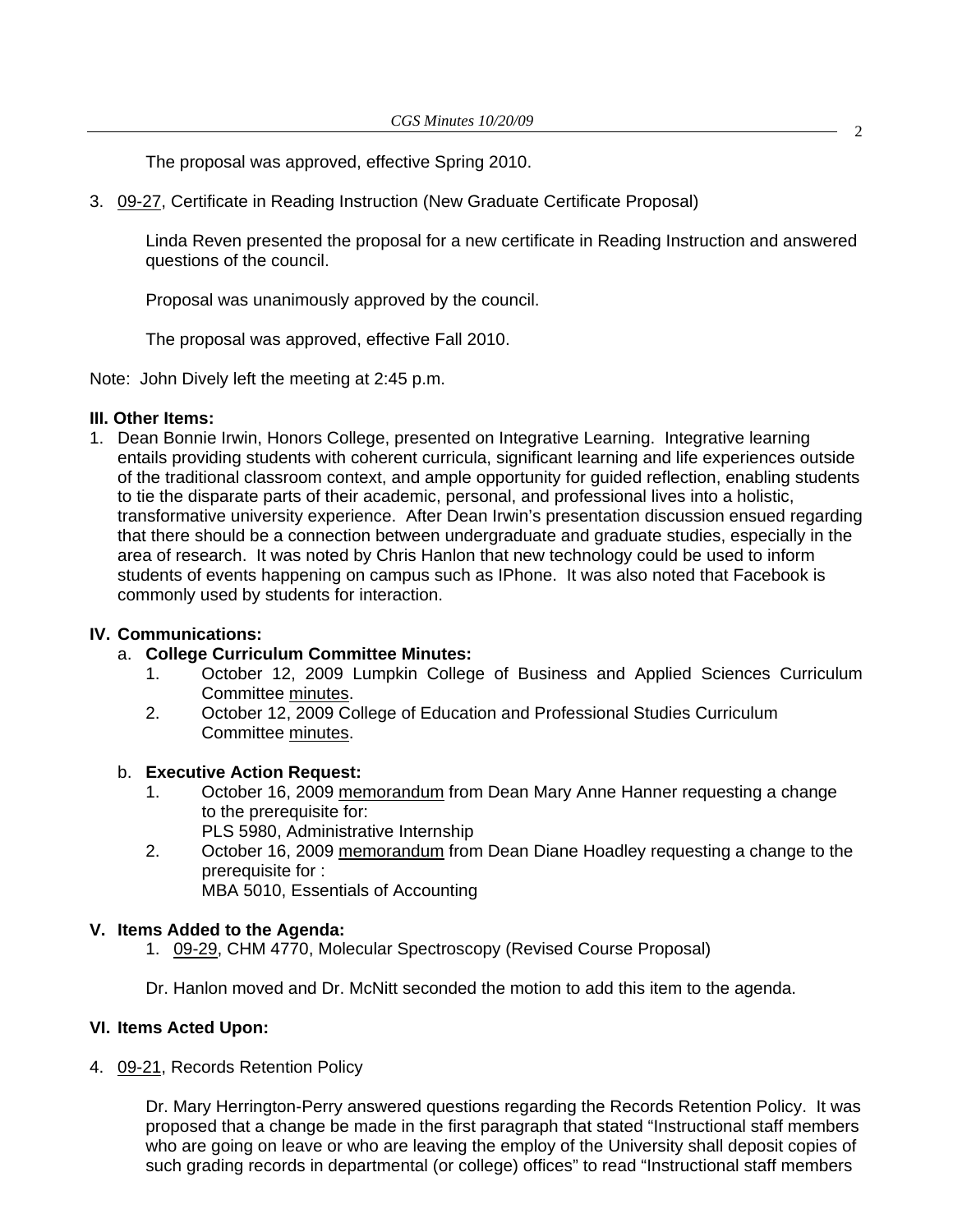*CGS Minutes 10/20/09*<br>who will be unavailable or out of contact for 1 semester shall make copies of such grading records accessible in departmental (or college) offices".

The Council approved the Records Retention Policy unanimously with the above change.

The proposal was approved, effective a.s.a.p., *pending President's Council approval.* 

 Note: CAA approved the Records Retention Policy at its October 5, 2009 meeting. A copy of the revised document approved today will be sent to CAA for review and then to the President's Council for approval*.* 

# **V. Committee Reports:**

- 1. Library Advisory- Chris Hanlon committee meets on October 21, 2009
- 2. ATAC- Tina Veale
- 3. Enrollment Management- Dean Augustine committee met last week and were happy to report that enrollments were successful and holding.
- 4. Honorary Degree- John Dively Dr. Dively was not available to report.
- 5. TEAM Grants Council- Leah Reeves-met today and discussed how to access web page for grants.
- 6. GSAC- Tina Veale Dr. Veale was unable to attend the meeting but noted that GSAC is discussing the issue of student insurance not providing coverage for families.
- 7. CASL- Lisa Taylor nothing to report at this time.

# **VII. Dean's Report:**

Dean Augustine made note of several upcoming events:

- October 21, 2009 was Graduate School Information Day in the Union.
- Panel on October 21, 2009 on curriculum vitas.
- Graduate Coordinator/Chairs appreciation luncheon on October 22, 2009 in Blair Hall 3108 at noon.
- Dean Augustine and Bill Elliott will be attending IAGS on Monday, October 26, 2009.
- GIS will be coming up for a vote in the near future.

# **VIII. Other Items:**

**Follow-up-** At the request of the CAA, rationale was added to the Executive Action requested by Dean Hoadley in her memo of September 23, 2009. In addition, MAT 1441G was added to the list of prerequisites for INT 4802 and 4943 by the Industrial Technology Department. The original Executive Action was approved by the CGS on 10-6-09. The document has been replaced and is available online: http://www.eiu.edu/eiucgs/currentagendaitems/LCBAS-9-23-09ExecAct.pdf. The corrected course descriptions are shown on page 4 of these minutes.

The next meeting will be held Tuesday, November 3, 2009.

The meeting adjourned at 3:40 p.m. *–Minutes prepared by Ms. Lana Beasley, Staff* 

The current agenda and all CGS minutes are available on the Web at http://www.eiu.edu/~eiucgs/index.php.

\*\*\*\*\*\*\*\*\*\* ANNOUNCEMENT OF NEXT MEETING \*\*\*\*\*\*\*\*\*\*\* November 3, 2009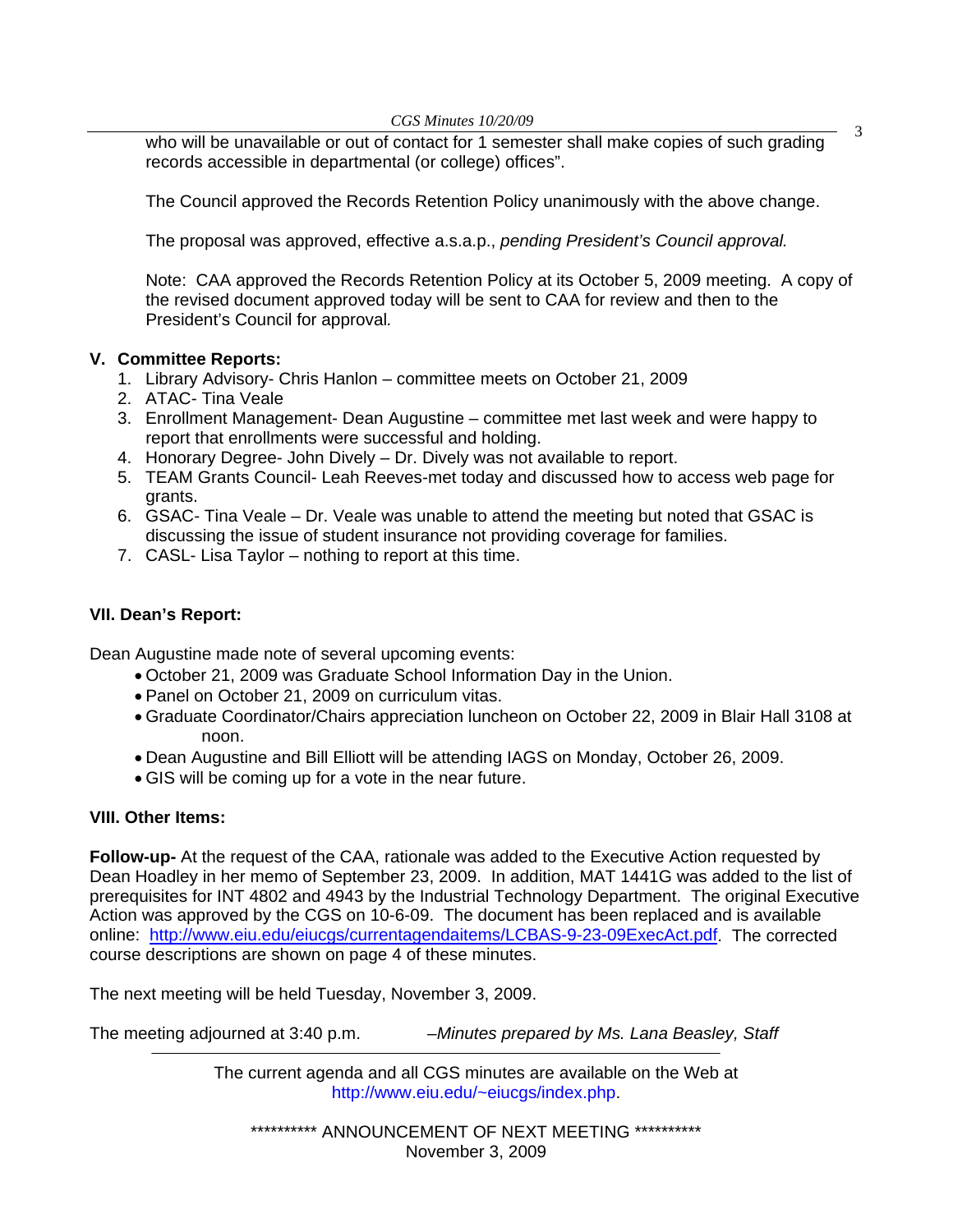# *CGS Minutes 10/20/09*<br>3108 Blair Hall @ 2:00 p.m.

**Agenda:** [09-29, C](http://www.eiu.edu/~eiucgs/currentagendaitems/agenda09-29.pdf)HM 4770, Molecular Spectroscopy (Revised Course Proposal)

**Approved Executive Actions:**

**COS** 

**Effective Spring 2010** 

1. PLS 5980:

 \* Remove the following statement from the course description: Open only to students enrolled as Political Science graduate students.

# *PLS 5980 - Administrative Internship.*

(Arr.-Arr.-1 or 2 or 3) (Credit/No Credit) A student will serve as an intern in a federal, state, county, municipal or party organization or agency appropriate to his/her area of concentration. May be repeated for a maximum of six semester hours of credit toward the degree.

# **Prerequisites & Notes**

Permission of the department chair. A maximum of nine semester hours may be earned in a combination of 5950 and/or 5980 and/or 5990 and/or 5997.

Credits: 1 to 3

# **LCBAS Effective Fall 2010**

1. MBA 5010:

\* Remove the following statement from the course description: Not open to students working toward or having a B.S. in Business degree or a B.S. in Education degree with a major in Business Education.

\*Add the following course prerequisite: Admission to the MBA degree program or other graduate degree programs.

# *MBA 5010 - Essentials of Accounting.*

(3-0-3) An introduction to financial and managerial accounting within the framework of an information systems approach. Admission to the MBA degree program or other graduate programs.

Credits: 3

# **Revised and Approved Executive Action (See page 3 of these minutes.) LCBAS Effective Spring 2010**

1. Revise the prerequisites for INT 4803.

**4803 INT Plant Layout and Material Handling. (3-0-3) F.** Study of the arrangement of physical facilities and material handling to optimize the interrelationships among operating personnel, material flow, and the methods required in achieving enterprise objectives efficiently, economically, and safely. Prerequisite: INT 1323, INT 2043, and **INT 1263** MAT 2120G or 1441G.